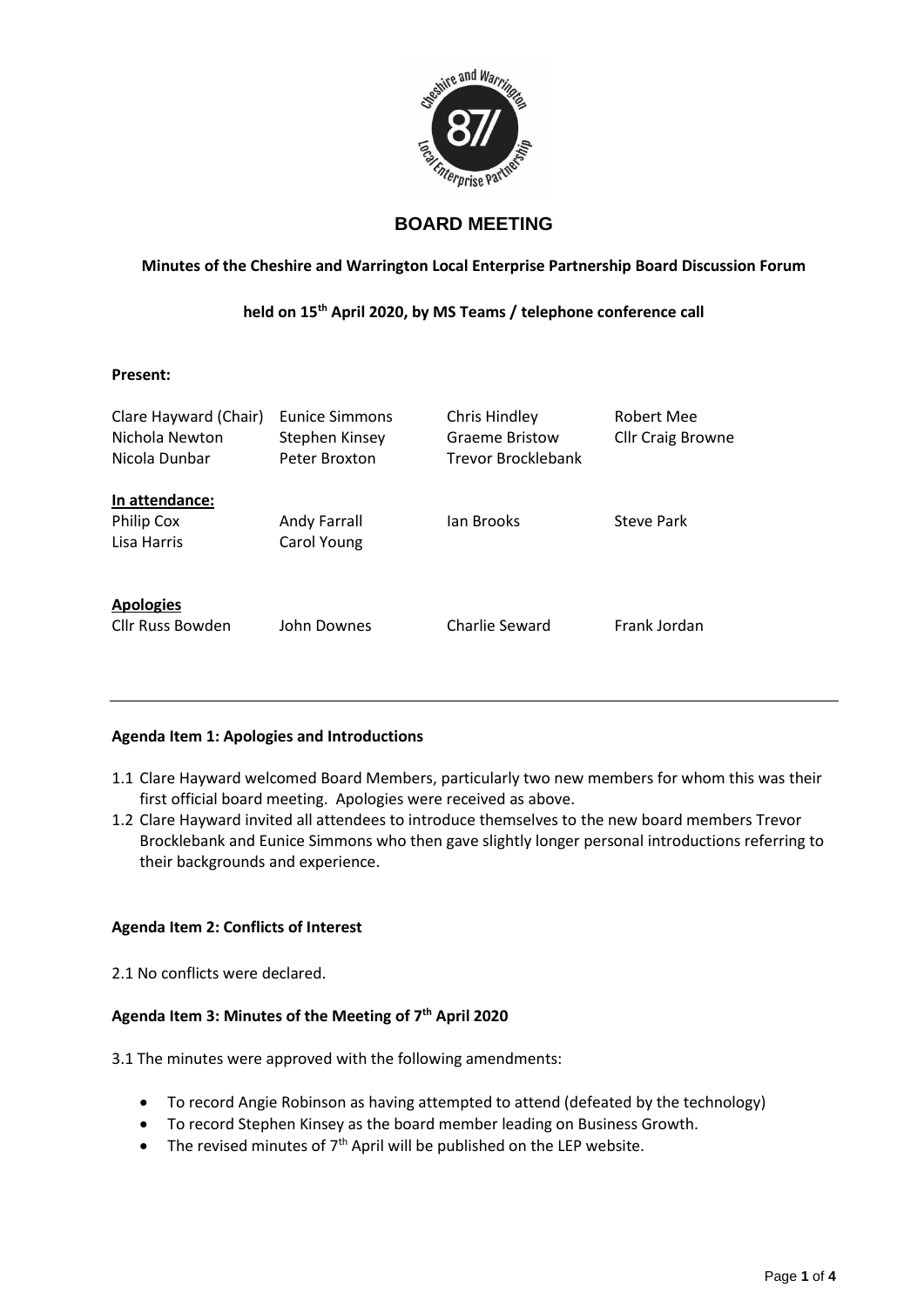#### **Agenda Item 4: Chief Executive's Update**

4.1 Philip Cox explained that with the current pace of change written reports were being overtaken by developments surrounding the response to covid-19. He therefore made a verbal report.

4.2 Before returning to the topic of covid-19, he reported on three items of operational business:

- BEIS Cities and Local Growth Unit had confirmed that the LEP achieved the highest possible ratings for its performance in 2019/20. Ratings of "Exceptional" had been awarded for Governance and Delivery. For strategy, the new rating scale only allows for requirements to have been met or not, and the LEP achieved "Meets Requirements". The Board took a moment to reflect on this excellent outcome and thanked all members and staff for their contributions to achieving this accolade.
- The new Deputy Chief Executive of the LEP/Chief Executive of Marketing Cheshire, Joe Manning, will start on Monday 20<sup>th</sup> April. His commencement and induction are being arranged accepting the challenge that much of it will be virtual form his home in South London. Joe will be moving to Chester once restrictions on movement are lifted.
- The Government had announced the HS2 Phase 1 would be going ahead despite the economic pressures caused by the Coronavirus "lockdown". The Oakervee Report confirms that the business case for Phase 1 relies on the completion of Phase 2, which includes the extension of the line from Birmingham to Crewe.

4.3 In a general update of the LEP support for the local economy, Philip Cox reported that the Growth and Skills Hub continues to provide information and advice to local businesses. Volumes of enquiries have fluctuated, often rising whenever the Government has made new announcements and where businesses ineligible for those schemes have sought assistance then reducing as enquiries recede. The Growth and Skills Hub is signposting to support schemes and providing regular updates.

4.4 The LEP is now chairing the Economic Resilience Cell as part of the overall strategic response within Sub-Regional structures. The Strategic Resilience Forum is meeting daily at 3pm with a focus, presently, on the implications of the pandemic to public health and related services. The Economic Cell is convened twice weekly and focussed, in the short term, on the number of businesses affected, the number of furloughed staff and the rising number of unemployed. 37% of businesses have furloughed staff, and there has been a 20x increase in claims for Universal Credit.

4.5 Home schooling and study has highlighted, for some schools in particular, a significant number of pupils without access to the IT equipment or internet connectivity to study at home. There is a growing concern that some sections of the community will be doubly impacted, where adult family members become unemployed and children have poorer access to education. The board discussed opportunities for equipment to be provided or recycled from college inventory or downsizing businesses with surplus equipment. Eunice Simmons indicated the UoC may have some equipment, but it would be on a re-sale basis. Louise Gittins mentioned a fund available for purchases of IT equipment.

4.6 At its meeting on  $7<sup>th</sup>$  April, the board agreed to pursue four specific initiatives and work has progressed. The following updates were provided.

4.7 Graeme Bristow and the Transport Board are working closely with Roy Newton to develop a business case for public transport. The work is being funded by a re-prioritisation of ongoing business case development activity.

4.8 The proposal for the LEP to inject up to £2M into Accelerate is developing quickly. The LEP contribution would provide the 60% match needed from individuals to access training and the 40% funding from ESF. Training would therefore be free to the participant and is consistent with the encouragement by Government for training while staff are furloughed. Pat Jackson is preparing a detailed paper. The Board discussed the marketing of the training opportunities. Skills brokers within the Growth and Skills Hub are already generating leads, which will be encouraged by the LEP funding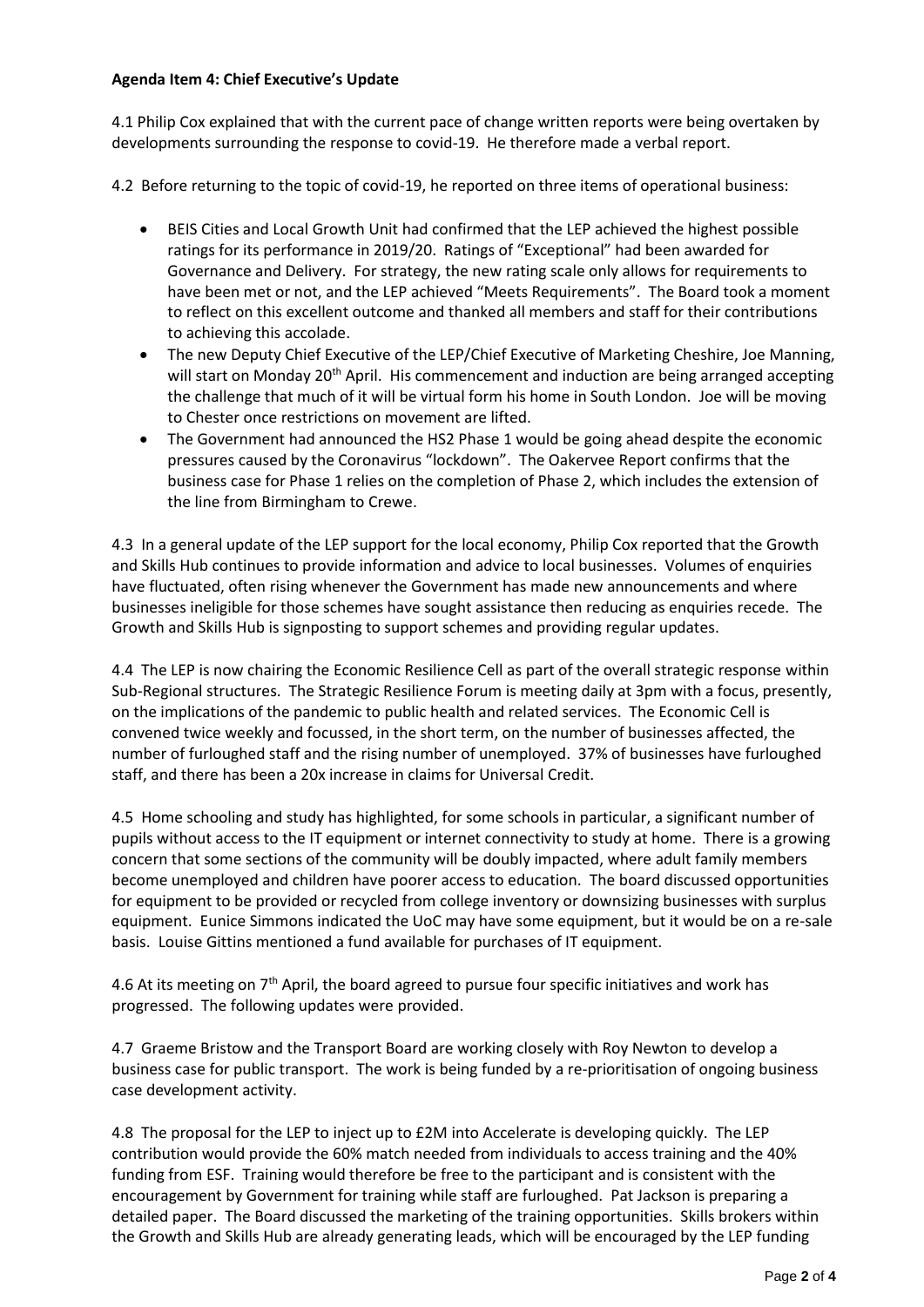and Andy Farrall confirmed that Marketing Cheshire, now a named co-delivery partner of Accelerate, is on stand-by to launch an awareness campaign.

4.9 The early proposals to provide up to £1M grants for consultancy support and potentially up to £10M direct grants to businesses, not eligible for other Government funding, had also been discussed resulting in the ideas being combined into one possible scheme. A sub-group of board members and the executive developed options which sought to achieve the maximum value for money benefit at a scale that could be adequately managed and administered by available resource. This meant setting criteria that would narrow the scope from the possible 75,000 SMEs in C&W currently excluded from other Government schemes.

The sub-group favoured a grant funding scheme that would support businesses seeking to restructure and innovate for recovery. Grants, for up to 90% of the project costs, would average £10k in value offering support to up to 300 businesses on a first come first served basis. Even at this level, with perhaps in excess of 1000 applications expected, the LEP would require administrative and processing assistance from the Local Authorities. Some due diligence checks will be needed on applicants, the cost of works proposed and the credentials of proposed consultants or suppliers. All three Local Authorities indicated their willingness to provide resources. Andy Devaney will finalise scheme proposals.

4.10 In respect of the proposals made at 4.8 and 4.9, the board agreed

- 1. It would like to draw £4.8M from the GPF in the form of borrowing which would be repaid over time from retained business rates arising from the Enterprise Zone.
- 2. Agreed in principle to putting £2M of that into Accelerate to provide the 60% match that would otherwise be required from participants.
- 3. To delegate sign off of the detailed schemes to Clare Hayward, Chair, and Robert Mee and Chris Hindley, respectively Chairs of the Strategy Committee and Performance and Investment Committee. Sign off will be subject to confirmation that GPF funds can be used for the purposes outlined and that any final proposals receive support from the s151 officer.

#### **Agenda Item 5: Feedback, Context and our C&W LEP Vision:**

Clare Hayward presented her initial findings from conversations held with Board members on how the LEP and the Board are performing and set out a process for refreshing aspects of the LEP's Vision, Guiding Principles and Culture.

In context the LEP and the Board are operating in a world very different from the one which existed just one to two months ago. Clarity of purpose and vision, with "ruthless" prioritisation would be necessary to avoid being diverted from core aims and, with the magnitude of uncertainty and change, cultural values of pace, agility and intelligence would be needed to respond effectively. The LEP will be looked to as a strong voice on the economy.

Clare posed questions about making the best use of our experience within the board and how we spread our message, the structure of committees, whether board members should carry sector or geographic portfolios and establishing an appropriate range of KPIs to monitor progress.

In open forum, in addition to the points already summarised in the presentation, thinking needed to address:

- the relationship between the LEP Board and the Board of Marketing Cheshire (at the operational level, promoted by the current challenges, the two organisations are working seamlessly),
- When we compete and when we collaborate with other LEPs
- The role of the LEP in devolution
- How the board can rise above its strong foundations (as evaluated by BEIS) and become more ambassadorial for the sub-region